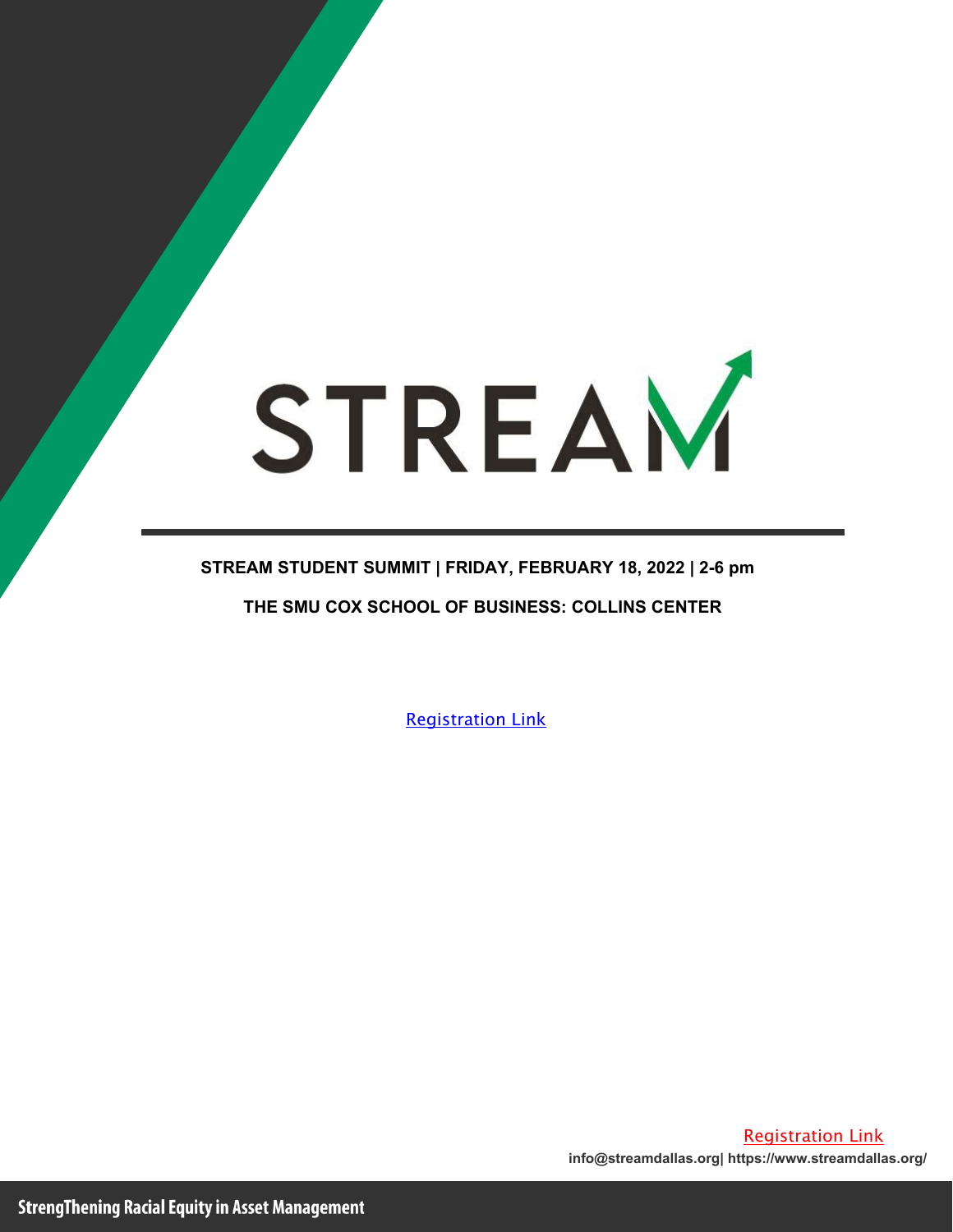

#### **AGENDA**

| <b>Check In</b> | The SMU Cox School of Business: Collins Center                                                                                                                                                                                                                                                                                         |
|-----------------|----------------------------------------------------------------------------------------------------------------------------------------------------------------------------------------------------------------------------------------------------------------------------------------------------------------------------------------|
| $2:00 - 2:10$   | <b>Welcoming Remarks / Opening Session</b><br>Jason Rife - Senior Assistant Dean of Career Management Center and Graduate Admissions, SMU Business School<br>Ellis Thomas- Executive Director, STREAM Foundation                                                                                                                       |
| $2:10-2:45$     | <b>Investment Banking / Prime Brokerage Roundtable</b><br>Moderator: Katie Dillard - COO and Director of Partner Relations, Hudson Way Capital Management<br>Panelists:<br>Alice Kennon - Managing Director, Jefferies<br>Stephanie Cadet, Director, UBS Securities                                                                    |
| $2:45-3:15$     | <b>Financial Planning</b><br>Kevin Thompson- President/CEO, 9Innings Capital Group<br>Daryl Chambers- Financial Professional, 9Innings Capital Group                                                                                                                                                                                   |
| $3:15-3:25$     | <b>Coffee Break</b>                                                                                                                                                                                                                                                                                                                    |
| $3:25 - 4:05$   | <b>Asset Manager Roundtable</b><br>Moderator: Dawn Blankenship - Co-Founder/COO, Socorro Asset Management<br>Panelists:<br>Ken Lee - Chief Investment Officer, Children's Health<br>Laurie Katz- Partner/US Business Development, GoldenTree Asset Management<br>Quincy Brown - Senior Vice President, FEG Investment Advisors         |
| 4:05-4:45       | <b>Asset Manager Roundtable</b><br>Moderator: Andrew Rosell- Shareholder, Winstead PC<br><b>Panelists:</b><br>Ryan Bailey- Co-Founder, Carbonado Partners<br>Stephen Thomas- Founder, Webs Creek Capital; Co-Founder, STREAM Foundation                                                                                                |
| $4:45 - 4:55$   | <b>Keynote Speakers</b><br>Ana Hernandez: Recruitment Analyst, Aksia; Digital Marketing Manager, STREAM Foundation<br>Mark Murillo: Crestline Investments Intern; Director of Alumni, STREAM Foundation                                                                                                                                |
| 4:55-5:00       | <b>Closing Remarks</b><br>Ellis Thomas- Executive Director, STREAM Foundation                                                                                                                                                                                                                                                          |
| $5:00 - 6:00$   | Networking Hour/ Career Fair (Optional- Post Event Hour, In-Person Only)<br>Recruiting Companies: BWCP, Canyon Partners, FEG Investment Advisors, Fidelity Investments, Global Endowment<br>Management, Hudson Way, Lido Advisors, Regan Capital, SMU Cox School of Business, STREAM Foundation,<br>Teacher Retirement System of Texas |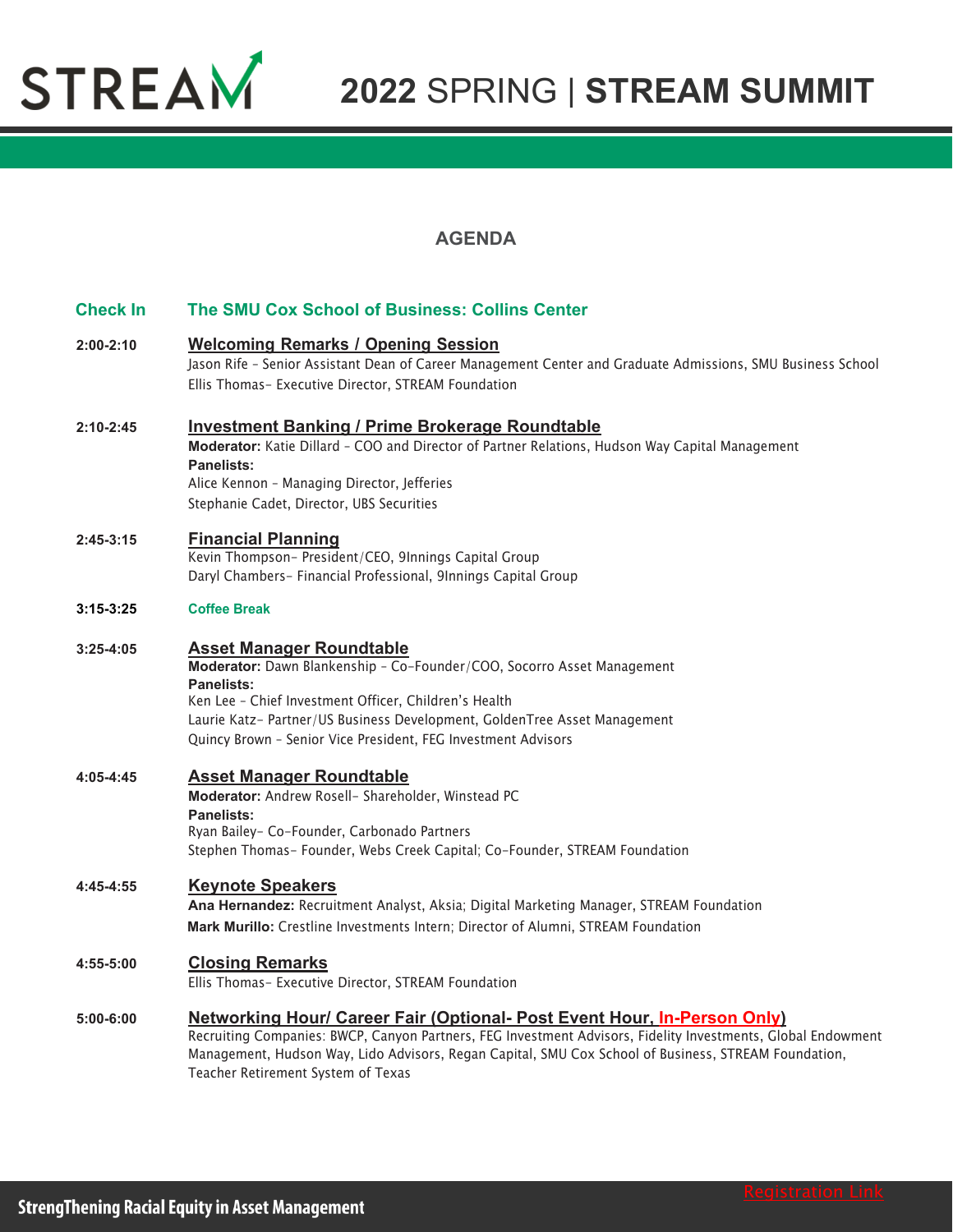



#### **Keynote Speakers**

Ana Hernandez is a former alumna and current Digital Marketing Manager for STREAM. She works as a Recruiting and Human Resources Coordinator for Sanne, where she handles employee relations, college recruiting, and talent acquisition. Ana is a senior majoring in both management and marketing at the University of Texas at Arlington. She is a member of [UTA SHRM](https://www.linkedin.com/company/utashrm/) and current president of [UTA ALPFA,](https://www.linkedin.com/in/ACoAABivypEBNJHoRvaMAbwaqMDFK-Bg5RPzlMU) where she works to increase the representation of underrepresented students in business. Ana plans to attend graduate school and work her way through a career that allows her to express both her interests in managing a company while bringing diversity in the workforce and advocating for women and other underrepresented groups in the asset management field. Ana will join Aksia post-graduation as a Recruitment Analyst for their New York Office.



Mark Murillo is a STREAM alumnus who interned at Hudson Way Capital Management. Mark is currently an analyst intern at Crestline Investors on the credit and opportunistic side, where he assists with company due diligence. During his undergraduate studies, he was a member of his university's student-managed investment fund, where he gained practical hands-on experience. In addition, Mark currently serves as the STREAM Director of Alumni.

Mark is currently pursuing his Masters of Science in Finance at Southern Methodist University, and he holds a BBA in finance from the University of Texas at Arlington. After receiving his master's degree, Mark intends to pursue a career in asset management and begin as an investment analyst. Mark wishes to give back to the community and inspire other young students in the same way that STREAM has done for him. Mark was born and raised in Dallas, Texas, specifically in the Oakcliff area. In his spare time, he enjoys playing chess, making music, and reading.

#### **Speaker Bios**



Jason Rife is the Senior Assistant Dean of the Career Management Center and Graduate Admissions at SMU's Cox School of Business. He graduated with his BBA from Texas Tech University and worked with ExxonMobil in project management and finance before completing his MBA at Duke University's Fuqua School of Business. Post-MBA, Jason moved into strategy and marketing roles with John Deere and later became a strategy consultant with McKinsey & Company. At both Deere and McKinsey, Jason volunteered to serve on the MBA recruiting teams, interviewing candidates and supporting the identification and onboarding of talent from top-tier business schools.

Jason's love of recruiting and coaching students led him to make the jump from consulting to higher education, joining the University of Florida as an MBA career coach and eventually leading their graduate business career services team. In 2019, Jason returned to Texas as a part of the SMU Cox team. In addition to his roles in admissions and career, Jason has also coached numerous winning MBA case competition teams and co-authored Case In Point: Case Competition, a guide to creating strategy presentations for competitions and interviews. He lives in McKinney with his wife and daughter.



Ellis Thomas is Co-Founder & Executive Director of STREAM. She graduated from Auburn University with a Bachelor of Science in Education and was an educator at Metropolitan Day School, a charter school in Northeast Washington, DC, before moving to Dallas and teaching in the Dallas Independent School District. She is involved with many charitable organizations and social advocacy groups focused on education, mental health and the arts. Ellis' background in education aligns with STREAM's mission of training, educating and mentoring students from a young age in order to establish and maintain their success in the future.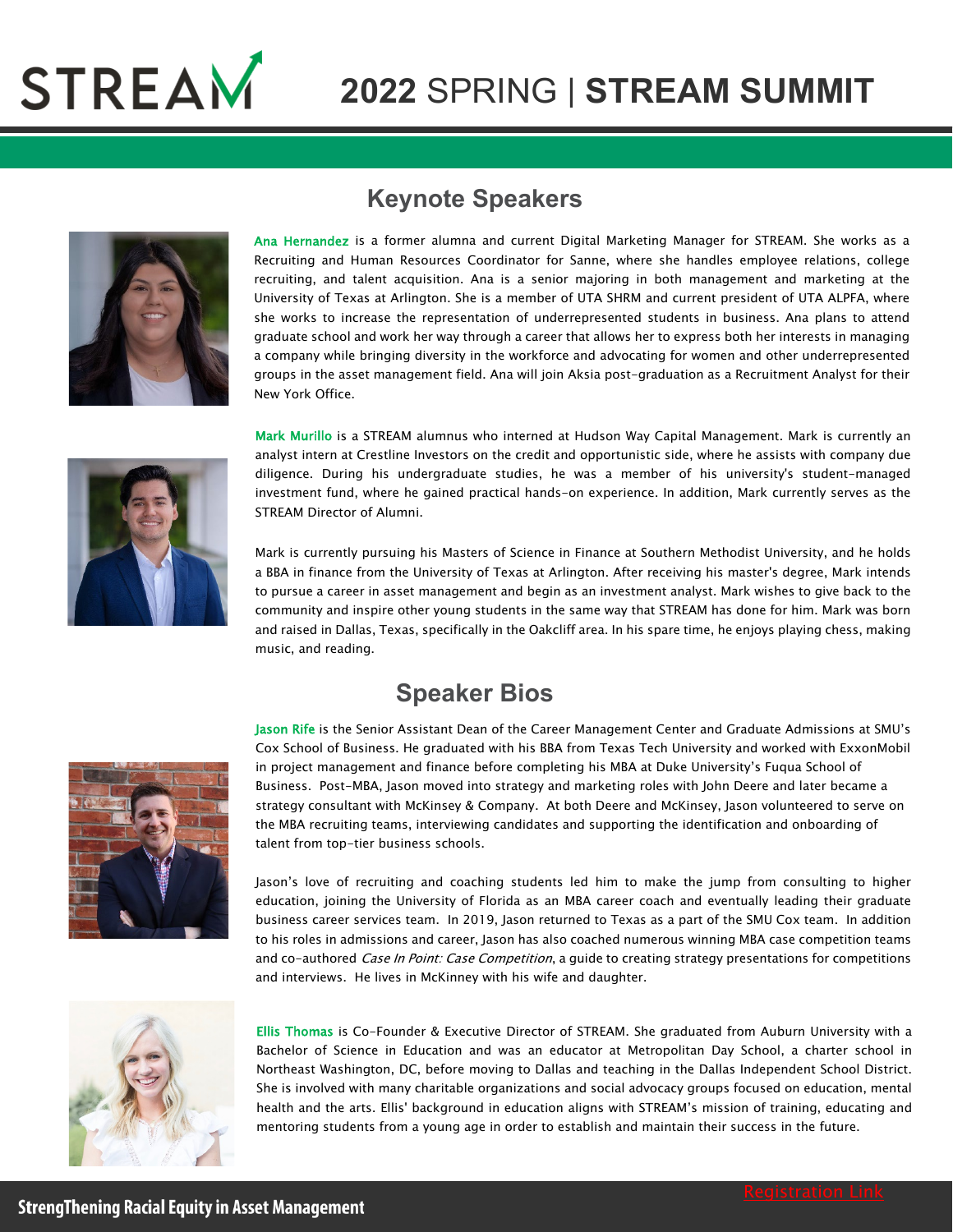





Katie Dillard is the Chief Operating Officer and Director of Partner Relations at Hudson Way Capital Management, LLC. Prior to joining Hudson Way, Mrs. Dillard was a Senior Vice President on the Capital Intelligence team at Jefferies LLC based in Dallas, TX. While at Jefferies, Mrs. Dillard helped build out the firm's prime brokerage business in Dallas while leading the capital introduction effort in Texas and the West Coast. Mrs. Dillard spent two years at San Francisco-based equity long/short fund Pacific Grove Capital as Director of Investor Relations and Business Development. Prior to that, Mrs. Dillard spent five years in institutional equity sales at Credit Suisse. Mrs. Dillard began her career at Houlihan Lokey as an investment banking analyst in the Financial Advisory Services group. Mrs. Dillard earned a B.B.A. in Finance from Texas Christian University and a degree in Culinary Arts from the Culinary Institute of LeNôtre.

Alice Kennon is a Managing Director at Jefferies where she looks after Prime Brokerage Sales for Texas and the West Coast. Alice began her career at Merrill Lynch in London in the Institutional Client Coverage group and then transitioned into Prime Brokerage where she worked in Capital Introductions, Business Consulting and eventually Prime Brokerage Sales. She transferred to the US in 2014 with Bank of America and joined Jefferies in 2019 to help them build out their Prime Brokerage business. Alice has spent a large portion of her career assisting startups in the multiple stages to launch and advising established funds on how to institutionalize their business. Alice currently looks after PB Sales for Texas and the West Coast and splits her time between both regions.



Stephanie Cadet is a Director at UBS Securities LLC. She is a 17 year sell side veteran, who has been based in both Texas and New York during her tenure. Stephanie started her career at Lehman Brothers, then spent some time at a couple of mid-sized firms, CLSA, then BTIG. She joined UBS about a year ago. Her mandate at all four firms was/is always to expand her firm's equity research platform via driving deeper engagement between her client set and her firm's research products. What Stephanie enjoys the most about her role is the relationship building process that comes with sharing intellectual capital and delivering value to her client's investment process. Stephanie is a first generation Filipino-American, and graduated Magna Cum Laude from Boston University with a Bachelors in History.



Kevin Thompson is the President and CEO of 9Innings Capital Group LLC. As a Wealth Management Advisor, Kevin facilitates the financial professional/client relationship by helping to analyze one's financial needs while developing a framework that can best address one's objectives. The 9Innings Capital Group philosophy is a system that allows the client to understand their entire financial picture under one platform which allows for the advisor to discover waste and ways to help the client manage risk. Kevin received his BBA in Finance in 2011 from the University of Texas at Arlington. Kevin has obtained his Series 7, 24, 63, 66 and Group 1 licenses. Kevin is a Certified Financial Planner™ professional and a Retirement Income Certified Professional®. Before the financial industry, Kevin played major league baseball for the New York Yankees and Oakland Athletics. Born and raised in Fort Worth, Kevin Thompson is proud to call Cowtown his home. He resides in town with his beautiful wife Sherae and their son Braxton Richard Wolfgang.



Daryl Chambers is a Financial Professional at 9Innings Capital Group LLC. As a Financial Professional, Daryl helps analyze clients at various financial stages of their lives, to help guide them to meeting their short term and long-term objectives. Daryl received his BBA in Finance and Accounting in 2002 from Texas Christian University. Daryl has obtained his Group 1 license and is in the process of obtaining his securities licenses. Before entering the financial industry, Daryl worked most of his career in the Private Equity industry as an accountant at Sixth Street, Crestline Investors and TPG. Daryl was appointed by Governor Greg Abbot to the board of the Texas Board of Nursing (BON) in February 2021 and is serving a six (6) year term as a public board member. Daryl also serves as an advisory committee member at STREAM.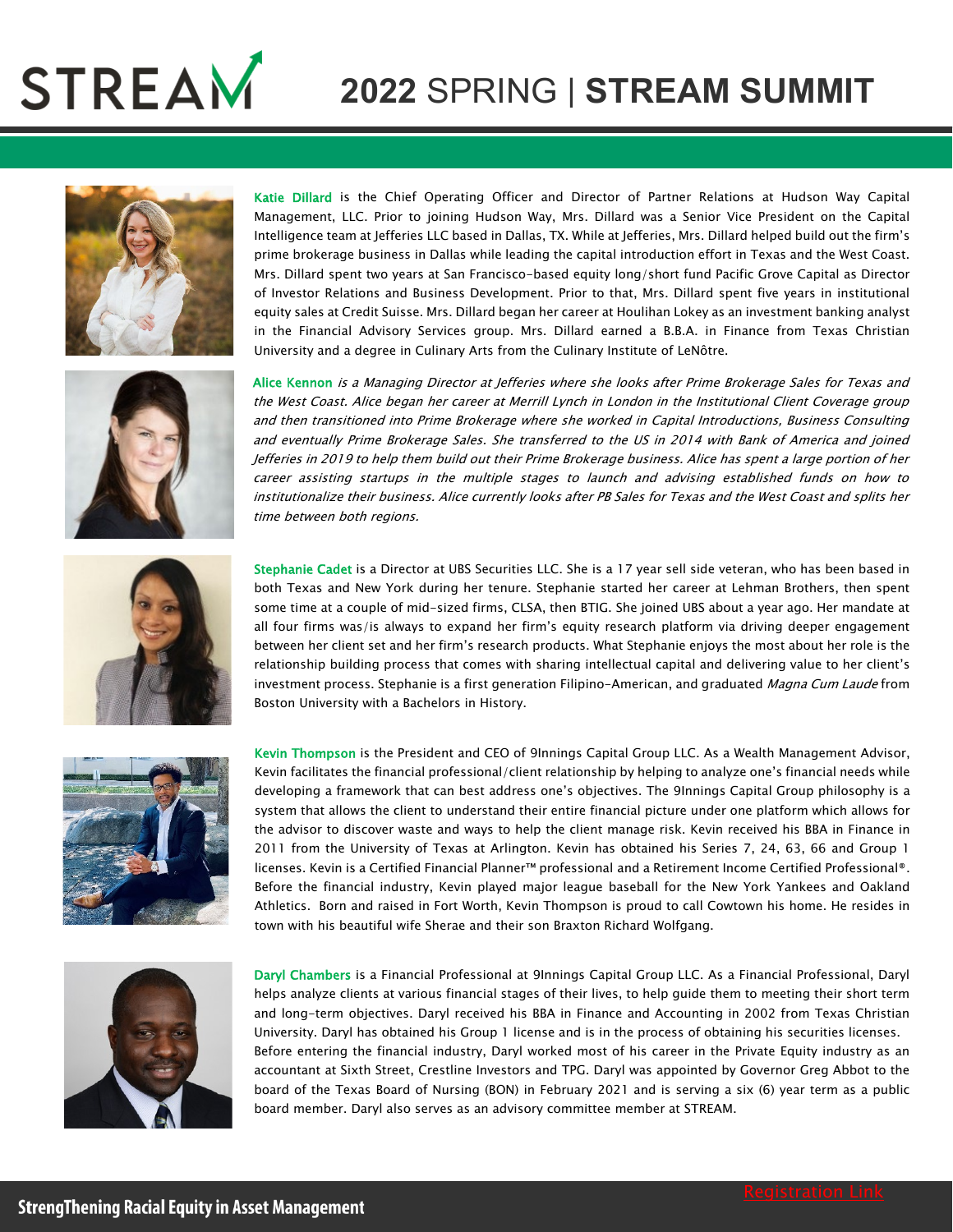



Dawn Blankenship is the Founding Partner and Chief Operating Officer of Socorro Asset Management, an institutional long only, multi-asset management firm based in Dallas, Texas. Ms. Blankenship is responsible for developing and managing the Operations, Compliance, Investor Relations and Business Development for Socorro. Prior to forming Socorro in 2019, Ms. Blankenship was the Director of Investor Relations and Business Development for Brenham Capital, an institutional long/short equity fund focused on the energy sector. Ms. Blankenship was an integral part of building the firm from \$150 million to \$1.1 billion in assets under management in addition to serving on the executive, operational, and compliance committees. She previously served as Director of Investor Relations for Stonelake Capital, a private equity real estate fund. Prior to Stonelake, Ms. Blankenship was the Director of Investor Relations and Business Development for Walker Smith Capital, a \$1 billion long/short equity hedge fund. She began her career on the investor relations team at Carlson Capital, a global multi-strategy hedge fund, and was also involved in the investor relations and due diligence for Black Diamond Multi-Manager Fund, a fund of hedge funds managed by Carlson Alternative Advisors, L.P. Ms. Blankenship is a graduate of Texas Christian University with a Bachelor of Business Administration in Accounting and Finance. She is a founding board member of Capital for Kids, an advisory board member of Dallas Children's Advocacy Center, and a board member for STREAM, a nonprofit focused on Strengthening Racial Equity in Asset Management.



Ken Lee is the Chief Investment Officer of Children's Health System of Texas. Based in Dallas, Mr. Lee is responsible for overseeing the System's investable assets, including those of the Children's Medical Center Foundation. Prior to joining Children's Health, Mr. Lee was a Managing Director in the Investments department at Carnegie Corporation of New York. At Carnegie, Mr. Lee led a range of investments, including global equities and absolute return strategies in the public markets, as well as venture capital and growth equity partnerships in the private markets.

Mr. Lee previously served as a senior investment professional in the New York and London offices of Fauchier Partners, which managed hedge fund investment programs on behalf of pensions, endowments, single family offices and government entities outside of the United States. In the past, Mr. Lee was an investment professional at Horsley Bridge Partners, a private equity fund-of-funds manager, in San Francisco and London. Mr. Lee began his career at Robertson Stephens, a boutique investment bank in San Francisco focused on growth companies. Mr. Lee serves on the board of trustees of the Samuel H. Kress Foundation and the finance committee of the Dallas Museum of Art. Mr. Lee holds an MBA from the Wharton School at the University of Pennsylvania, and a BA from Yale College, where he studied both Economics and East Asian Studies, with a focus on the History of Art. He is married and has one daughter.



Laurie Katz is responsible for sourcing and overseeing a large client base of pension funds, institutions, endowments, foundations, family offices and fund of funds. Ms. Katz is Co-Head of the firm's Culture Committee. As one of GoldenTree's first employees, hired in 2000 as part of the Trading Team, Ms. Katz has helped develop, staff and manage several of the key infrastructures within the firm including Operations and Client Service departments as the firm developed in its early years. Prior to joining GoldenTree, Ms. Katz was an Associate/ Assistant Trader at First Dominion, where she was responsible for the Operations of three collateralized debt obligations, including issues related to closing structured products, developing relationships with underwriters and portfolio valuations. Prior to First Dominion, Ms. Katz held a similar position within the Capital Markets division of CIBC. Ms. Katz is a graduate of New York University. Ms. Katz is actively involved in the hedge fund industry, and is a member of several organizations including AIMSE, 100 Women in Finance Angel Program & Leadership Circle, and High Water Women. Ms. Katz was recognized as a Rising Star by Institutional Investor in 2012. In 2013, Ms. Katz was chosen as a member of the UJA-Federation's inaugural 40 Under 40 Industry Leaders Initiative. Ms. Katz currently serves on the Boards of Chick Mission, Women Rising and also Encouraging Women Across All Borders.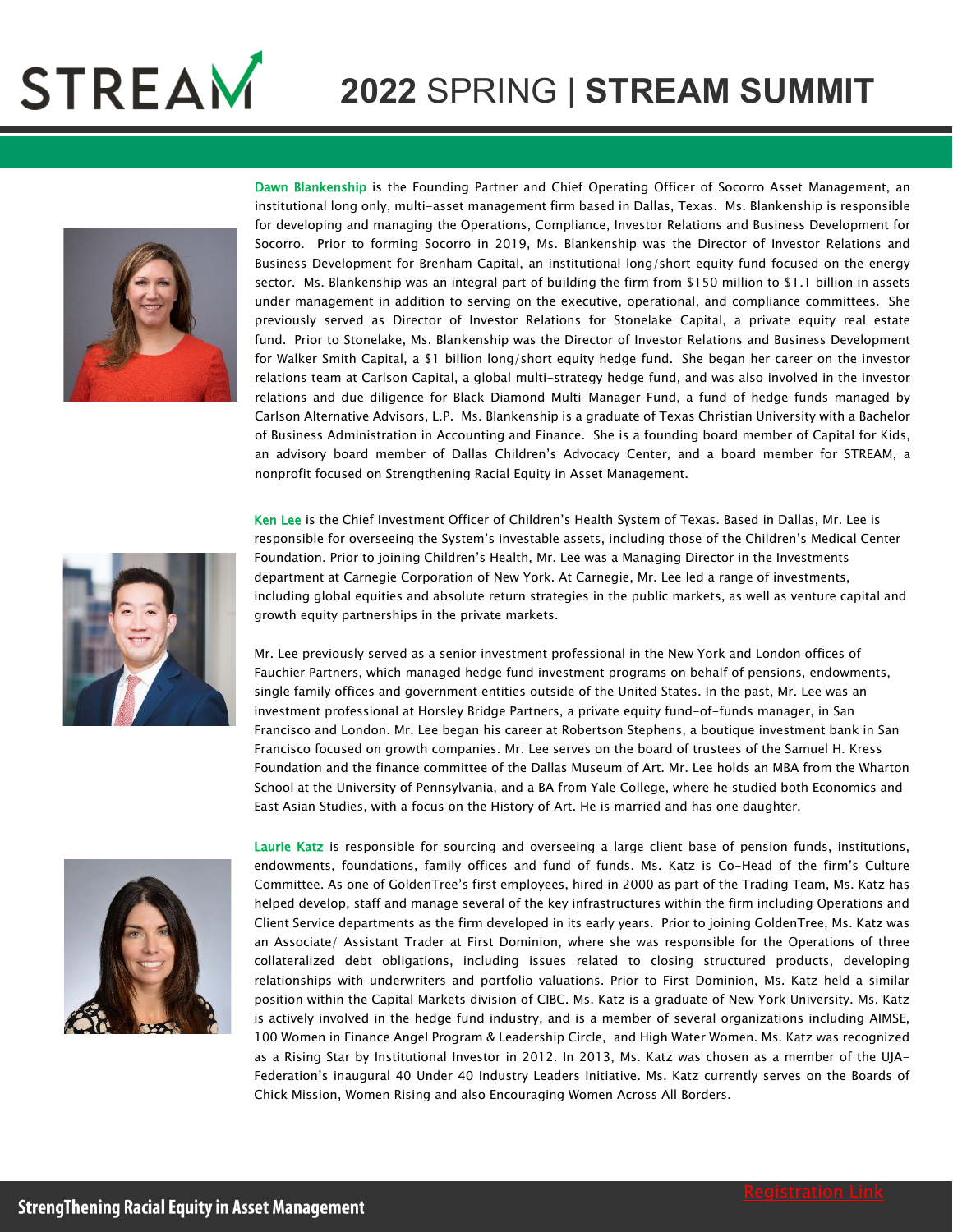



Quincy Brown is a Senior Vice President with FEG Investment Advisors, an independent, full-service investment advisory firm with more than three decades of experience helping institutional investors build portfolios with over \$80 billion assets under advisement. Quincy has 25 years of industry experience working with a broad array of clients. In addition, as FEG's Director of Client Service, Quincy has a unique understanding of client needs and he leads by example, demonstrating the value of active listening, collaboration, and partnership. Quincy has advised largely nonprofit clients, including colleges and universities, community foundations, private foundations, healthcare systems, religious entities and charitable organizations for decades, serving these relationships his entire tenure with FEG. Within FEG, Quincy leads or serves on various committees, including Diversity Equity and Inclusion, Responsive Investment, Culture, Business Continuity and Technology Steering. Quincy graduated from The Ohio State University with Bachelor of Science in both Accounting and Finance.



Andrew J. Rosell is a shareholder of Winstead PC. He practices corporate law and leads the firm's Investment Management and Private Funds Industry Group. Mr. Rosell has a diverse practice representing private investment fund managers, wealth managers, mutual fund managers, family offices and private companies engaged in strategic transactions. His primary expertise centers on representing registered investment advisers in all aspects of their business, including: formation and structures, regulatory compliance, strategic transactions, investment portfolio transactions, due diligence, and liquidation. Currently, Mr. Rosell serves on the board of trustees of the Cook Children's Medical Center Foundation where he serves on the audit committee, the board of directors of the Cook Children's Medical System and is chair of the board of directors of the Cook Children's Health Plan. Mr. Rosell also serves on the board of directors for Capital for Kids and the board of directors for STREAM. Mr. Rosell also serves on the Emerging Leaders Board of the Dedman School of Law at Southern Methodist University. Mr. Rosell earned his BBA and JD from Southern Methodist University.



Ryan Bailey is currently a founding Managing Partner at Carbonado Partners, where he oversees all research and sourcing efforts for funds and direct deals across all asset classes. Previously, Ryan served as a Managing Partner at Pacenote Capital, where he led their research and sourcing efforts. Prior to, Ryan functioned as the Head of Investments at Children's Health System of Texas, managing the investment strategy of \$1.8 billion in assets. As the Hospital's inaugural investment officer, Ryan established the department, designing and implementing the systems, processes, and governance structures required in the formation of a top tier endowment office. Before Children's Health, Ryan served as Investment Officer and Interim CIO of the Meadows Foundation. Ryan graduated from Yale University with a Bachelor of Arts degree in Economics. He holds a number of certifications including: CFA, FRM, CAIA, and CMT designations.



Stephen Thomas is the Founder and Portfolio Manager of Webs Creek, a Dallas-based energy focused investment firm. Prior to founding Webs Creek, he was a Co-Founder, Partner and the Director of Research at Brenham Capital. Stephen's primary responsibilities included idea generation, investment analysis, and portfolio management. In addition, he led the recruitment, development and management of the investment team. He began his career at Pritchard Capital Partners, an energy-focused investment bank. Stephen was raised in Charlotte, NC and graduated from Auburn University with a B.A. in Political Science. He serves as a Director of West Dallas Community School, Chairman of the Endowment Committee and a member of the Board of Trustees at Girls Preparatory School in Chattanooga, TN, and on the Leadership Development Board at Auburn University. He is also co-founder and Advisory Committee member of STREAM Foundation.